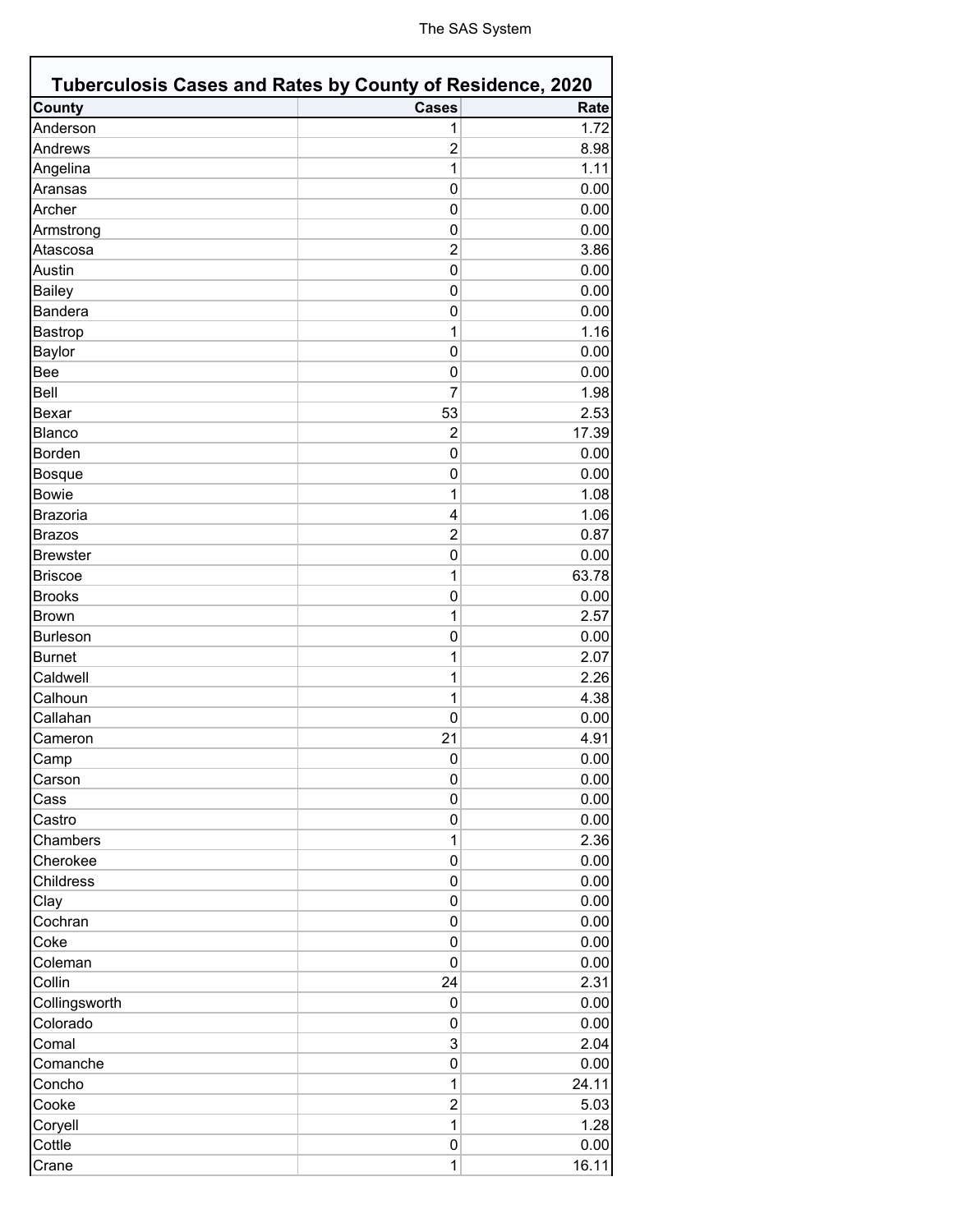| Crockett      | 0               | 0.00  |
|---------------|-----------------|-------|
| Crosby        | $\mathbf 0$     | 0.00  |
| Culberson     | $\mathbf 0$     | 0.00  |
| Dallam        | $\mathbf 0$     | 0.00  |
| Dallas        | 110             | 4.02  |
| Dawson        | $\mathbf 0$     | 0.00  |
| <b>DeWitt</b> | $\mathbf 0$     | 0.00  |
| Deaf Smith    | $\mathbf 0$     | 0.00  |
| Delta         | $\mathbf 0$     | 0.00  |
| Denton        | 11              | 1.23  |
| Dickens       | $\mathbf 0$     | 0.00  |
| Dimmit        | $\mathbf 0$     | 0.00  |
| Donley        | $\mathbf 0$     | 0.00  |
| Duval         | $\mathbf 0$     | 0.00  |
| Eastland      | 0               | 0.00  |
| Ector         | $\overline{2}$  | 1.08  |
| Edwards       | $\mathbf{0}$    | 0.00  |
| El Paso       | 25              | 2.85  |
| Ellis         | 1               | 0.56  |
| Erath         | $\pmb{0}$       | 0.00  |
| Falls         | $\mathbf 0$     | 0.00  |
| Fannin        | 1               | 2.89  |
| Fayette       | $\pmb{0}$       | 0.00  |
| Fisher        | $\mathbf 0$     | 0.00  |
| Floyd         | $\mathbf 0$     | 0.00  |
| Foard         | $\mathbf 0$     | 0.00  |
| Fort Bend     | 27              | 3.21  |
| Franklin      | $\mathbf 0$     | 0.00  |
| Freestone     | $\mathbf 0$     | 0.00  |
| Frio          | 9               | 44.95 |
| Gaines        | $\pmb{0}$       | 0.00  |
| Galveston     | $6\phantom{1}6$ | 1.69  |
| Garza         | $\mathbf 0$     | 0.00  |
| Gillespie     | 0               | 0.00  |
| Glasscock     | 0               | 0.00  |
| Goliad        | $\pmb{0}$       | 0.00  |
| Gonzales      | 1               | 4.68  |
| Gray          | 1               | 4.12  |
| Grayson       | 1               | 0.76  |
| Gregg         | $\mathbf{1}$    | 0.80  |
| Grimes        | $\pmb{0}$       | 0.00  |
| Guadalupe     | 0               | 0.00  |
| Hale          | $\mathbf{1}$    | 3.01  |
| Hall          | $\pmb{0}$       | 0.00  |
| Hamilton      | $\pmb{0}$       | 0.00  |
| Hansford      | 0               | 0.00  |
| Hardeman      | 0               | 0.00  |
| Hardin        | $\pmb{0}$       | 0.00  |
| Harris        | 243             | 4.88  |
| Harrison      | 1               | 1.47  |
| Hartley       | $\pmb{0}$       | 0.00  |
| Haskell       | $\mathbf{1}$    | 16.14 |
| Hays          | 5               | 2.13  |
| Hemphill      | 0               | 0.00  |
|               |                 |       |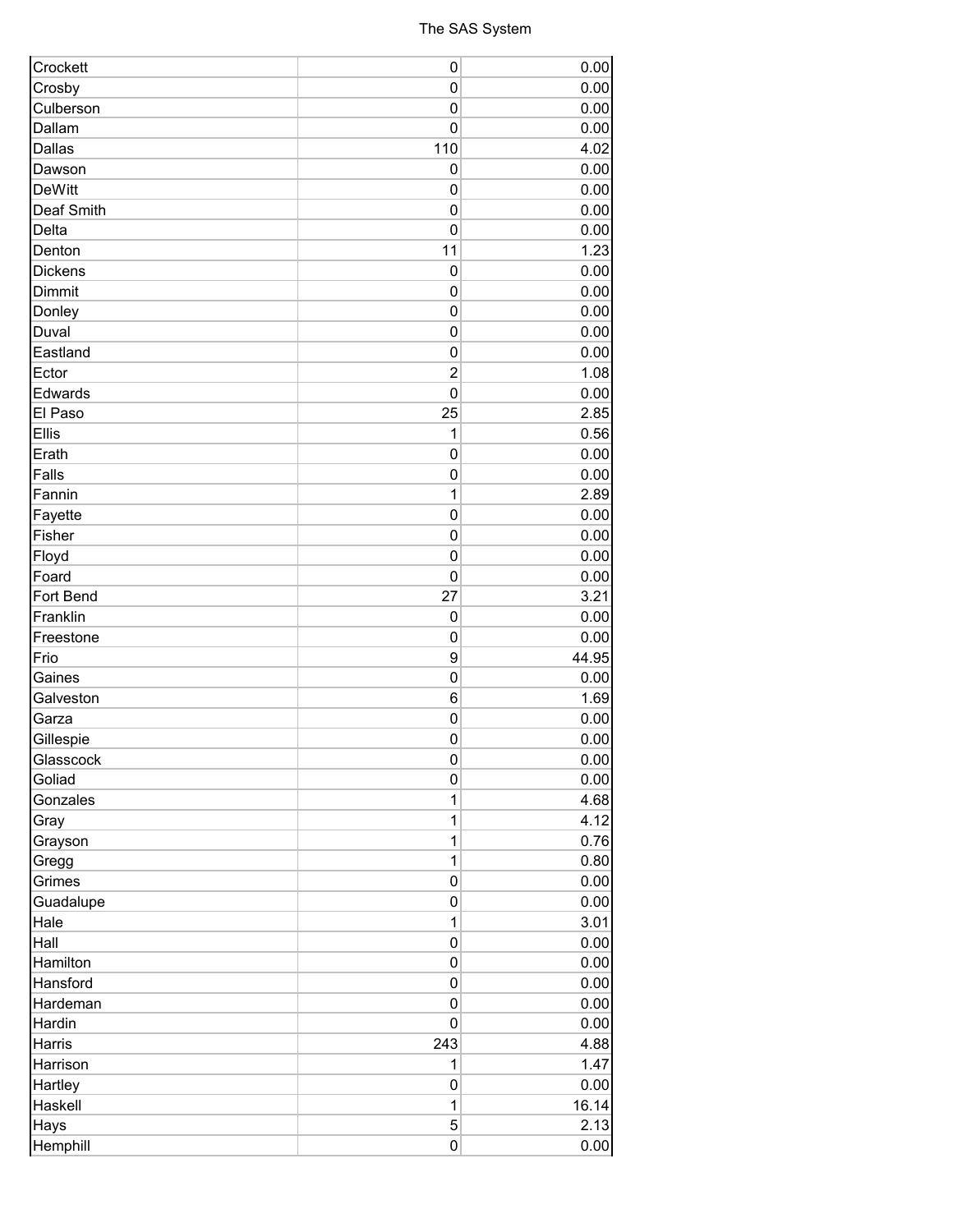## The SAS System

| Henderson         | $\mathbf 0$             | 0.00  |
|-------------------|-------------------------|-------|
| Hidalgo           | 36                      | 4.14  |
| Hill              | 0                       | 0.00  |
| Hockley           | 0                       | 0.00  |
| Hood              | $\mathbf 0$             | 0.00  |
| Hopkins           | $\mathbf 0$             | 0.00  |
| Houston           | $\pmb{0}$               | 0.00  |
| Howard            | $\mathbf 0$             | 0.00  |
| Hudspeth          | 1                       | 29.41 |
| Hunt              | $\mathbf 0$             | 0.00  |
| Hutchinson        | $\mathbf 0$             | 0.00  |
| Irion             | $\mathbf 0$             | 0.00  |
| Jack              | $\mathbf 0$             | 0.00  |
| Jackson           | $\mathbf 0$             | 0.00  |
| Jasper            | $\overline{2}$          | 5.63  |
| <b>Jeff Davis</b> | $\mathbf 0$             | 0.00  |
| Jefferson         | 6                       | 2.32  |
| Jim Hogg          | $\pmb{0}$               | 0.00  |
| Jim Wells         | $\mathbf 0$             | 0.00  |
| Johnson           | 1                       | 0.58  |
| Jones             | $\pmb{0}$               | 0.00  |
| Karnes            | 1                       | 6.50  |
| Kaufman           | $\overline{2}$          | 1.60  |
| Kendall           | $\mathbf 0$             | 0.00  |
| Kenedy            | $\mathbf 0$             | 0.00  |
| Kent              | 0                       | 0.00  |
| Kerr              | $\mathbf{1}$            | 1.91  |
| Kimble            | $\mathbf 0$             | 0.00  |
| King              | $\pmb{0}$               | 0.00  |
| Kinney            | $\mathbf 0$             | 0.00  |
| Kleberg           | 1                       | 3.23  |
| Knox              | 0                       | 0.00  |
| La Salle          | $\overline{2}$          | 24.07 |
| Lamar             | $\mathbf 0$             | 0.00  |
| Lamb              | $\overline{\mathbf{c}}$ | 15.65 |
| Lampasas          | 0                       | 0.00  |
| Lavaca            | 0                       | 0.00  |
| Lee               | $\mathbf{1}$            | 5.68  |
| Leon              | 0                       | 0.00  |
| Liberty           | 3                       | 3.52  |
| Limestone         | $\mathbf{1}$            | 4.25  |
| Lipscomb          | 0                       | 0.00  |
| Live Oak          | 0                       | 0.00  |
| Llano             | 0                       | 0.00  |
|                   | 0                       | 0.00  |
| Loving<br>Lubbock | 5                       | 1.58  |
|                   | 0                       | 0.00  |
| Lynn<br>Madison   | 0                       | 0.00  |
|                   |                         |       |
| Marion            | 0                       | 0.00  |
| Martin            | 0                       | 0.00  |
| Mason             | 0                       | 0.00  |
| Matagorda         | 0                       | 0.00  |
| Maverick          | $\overline{c}$          | 3.34  |
| McCulloch         | 0                       | 0.00  |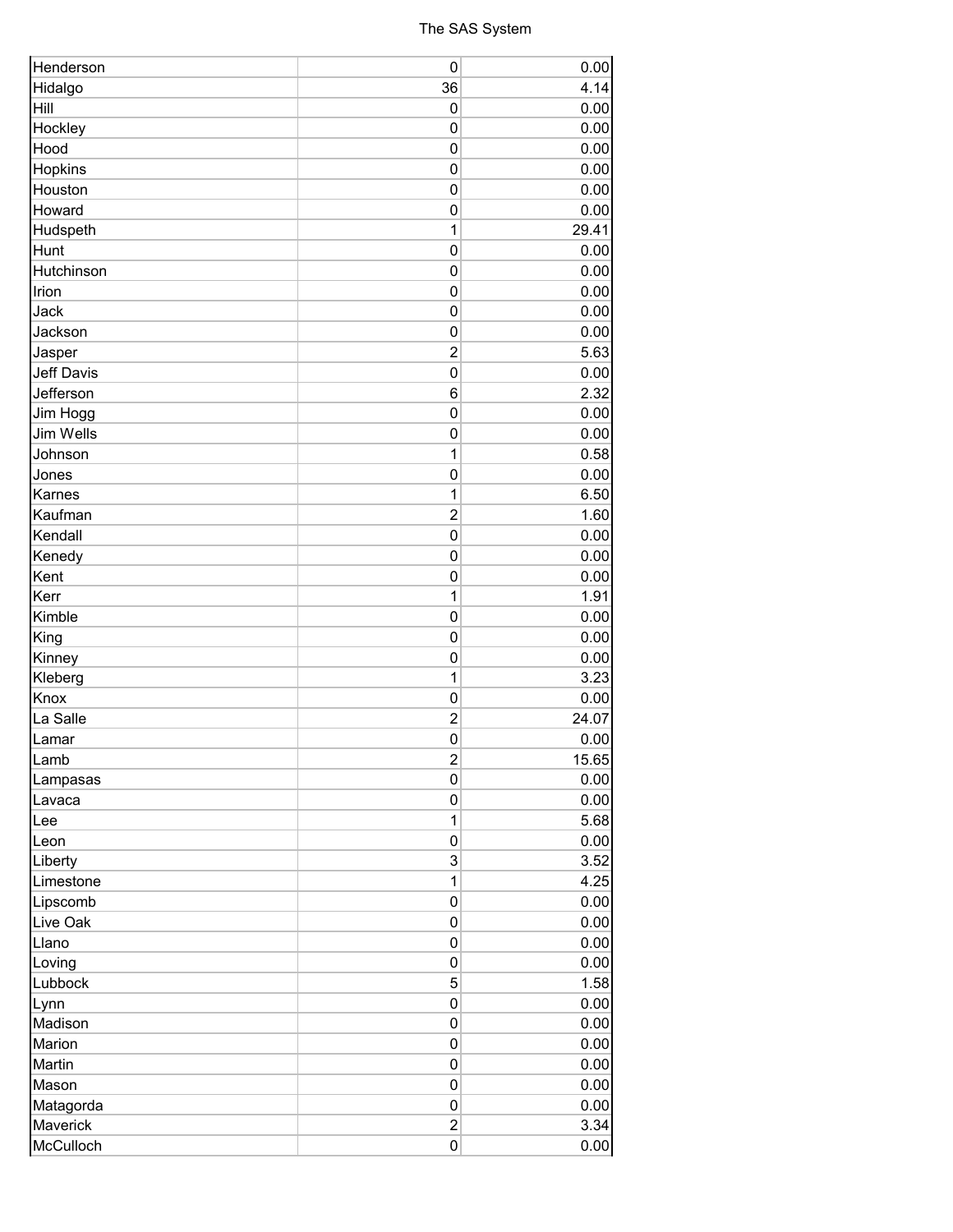| McLennan         | $\mathbf{1}$   | 0.40 |
|------------------|----------------|------|
| McMullen         | 0              | 0.00 |
| Medina           | 0              | 0.00 |
| Menard           | 0              | 0.00 |
| Midland          | $\overline{2}$ | 1.07 |
| Milam            | $\overline{0}$ | 0.00 |
| Mills            | $\mathbf 0$    | 0.00 |
| Mitchell         | $\mathbf 0$    | 0.00 |
| Montague         | 0              | 0.00 |
| Montgomery       | 14             | 2.28 |
| Moore            | $\overline{2}$ | 9.27 |
| <b>Morris</b>    | $\mathbf 0$    | 0.00 |
| Motley           | $\mathbf 0$    | 0.00 |
| Nacogdoches      | $\overline{2}$ | 3.12 |
| Navarro          | $\overline{2}$ | 4.17 |
| Newton           | $\mathbf 0$    | 0.00 |
| Nolan            | $\mathbf 0$    | 0.00 |
| <b>Nueces</b>    | $\overline{4}$ | 1.04 |
| Ochiltree        | 1              | 8.84 |
| Oldham           |                |      |
|                  | 0              | 0.00 |
| Orange           | 0              | 0.00 |
| Palo Pinto       | $\mathbf 0$    | 0.00 |
| Panola           | $\mathbf{1}$   | 4.07 |
| Parker           | $\mathbf 0$    | 0.00 |
| Parmer           | $\mathbf 0$    | 0.00 |
| Pecos            | 0              | 0.00 |
| Polk             | $\overline{2}$ | 4.07 |
| Potter           | 5              | 4.07 |
| Presidio         | $\overline{0}$ | 0.00 |
| Rains            | $\mathbf 0$    | 0.00 |
| Randall          | $\mathbf{1}$   | 0.72 |
| Reagan           | 0              | 0.00 |
| Real             | $\mathbf 0$    | 0.00 |
| <b>Red River</b> | $\mathbf 0$    | 0.00 |
| Reeves           | 1              | 6.37 |
| Refugio          | $\mathbf 0$    | 0.00 |
| Roberts          | 0              | 0.00 |
| Robertson        | $\mathbf{1}$   | 5.92 |
| Rockwall         | $\mathbf{1}$   | 0.98 |
| Runnels          | $\pmb{0}$      | 0.00 |
| <b>Rusk</b>      | $\mathbf{1}$   | 1.90 |
| Sabine           | 0              | 0.00 |
| San Augustine    | 0              | 0.00 |
| San Jacinto      | $\mathbf{1}$   | 3.47 |
| San Patricio     | $\mathbf 0$    | 0.00 |
| San Saba         | 0              | 0.00 |
| Schleicher       | 0              | 0.00 |
| Scurry           | 0              | 0.00 |
| Shackelford      | 0              | 0.00 |
| Shelby           | $\overline{2}$ | 7.83 |
| Sherman          | $\pmb{0}$      |      |
|                  |                | 0.00 |
| Smith            | 4              | 1.70 |
| Somervell        | 0              | 0.00 |
| <b>Starr</b>     | 3              | 4.63 |